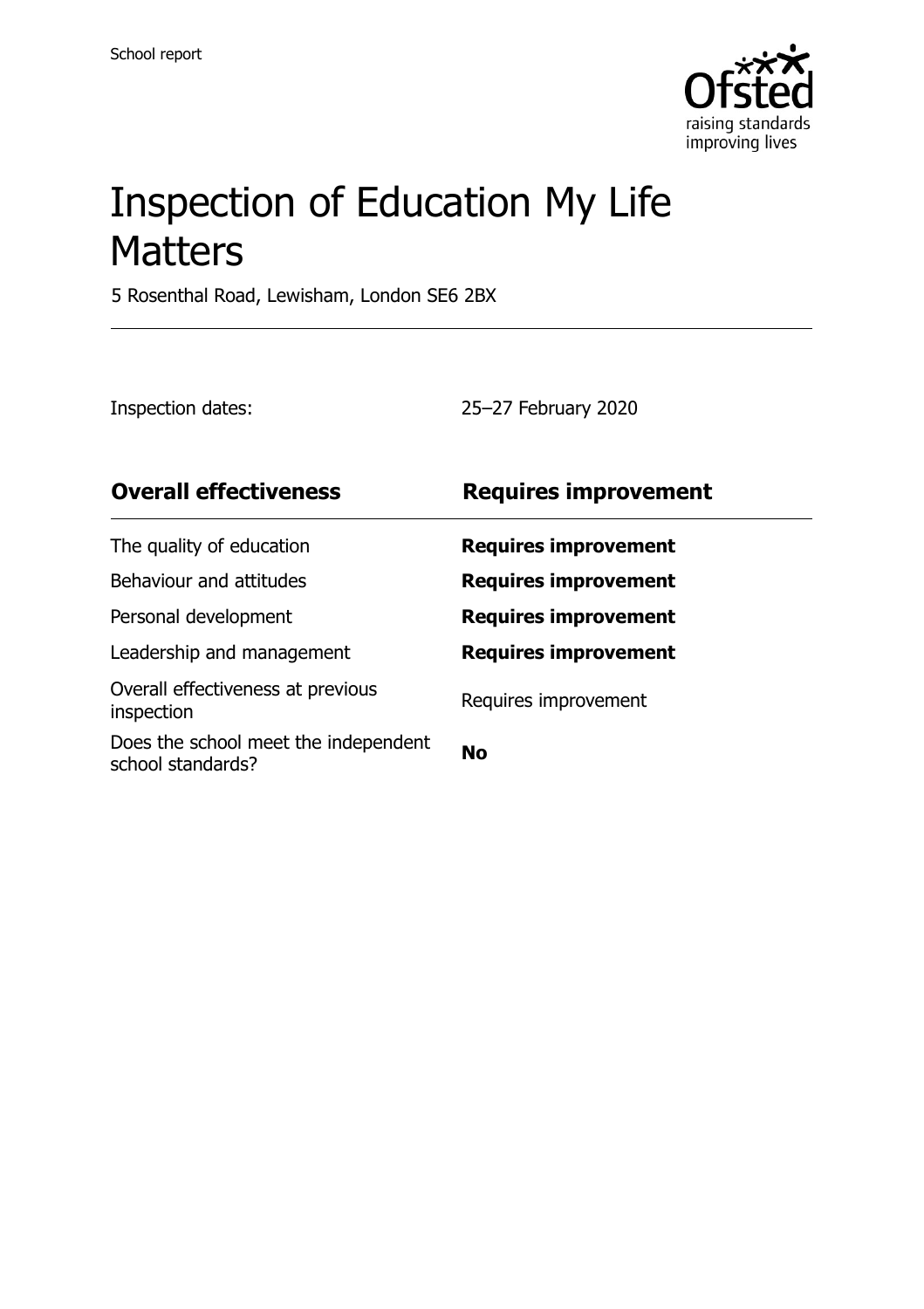

## **What is it like to attend this school?**

Leaders and staff help pupils to get back into mainstream education. They make sure that pupils feel safe and settled during their time here. However, the quality of education that pupils receive is not good enough. Pupils who stay at the school for a long time do not build up knowledge and skills in a range of subjects. Leaders and staff do not have high enough expectations of pupils. Too often, they set limits on what pupils can do.

Many pupils are vulnerable and have high needs. Pupils often arrive with very negative attitudes towards education. Leaders and staff spend time getting to know each pupil. They are patient and approachable. Pupils feel valued here. They told us that staff listen and care about them. Pupils also look out for each other. They work with staff to make sure any bullying gets sorted out.

Staff know how to deal with pupils who have challenging behaviour. Pupils try to behave well in lessons, but this varies. Staff use different strategies to promote positive behaviour. For example, pupils compete to earn points to win a voucher or have 'golden time'. They also go on reward trips, such as ice-skating and bowling.

#### **What does the school do well and what does it need to do better?**

School leaders have struggled to make lasting improvements to the school. Governors, including the proprietor, do not have clear plans to improve the school. Their oversight of the school is weak.

Staff help pupils to improve their behaviour. Pupils learn strategies to deal with difficult situations. They told me about the 'different zones of behaviour', and how they learn to control their anger. Staff keep in close contact with parents and carers. Leaders also work with agencies such as social care and the youth offending team. They have a joined-up approach to ensure that pupils get the help they need.

The school has different numbers of pupils most weeks. Pupils might attend for some days while they take time out from their base school. Other pupils may be here for weeks and/or months. Staff support pupils to complete work that their teachers have set. Most pupils have a successful return to their school or move to a new school.

All pupils study English and mathematics. Staff follow a programme to help pupils gain basic reading, writing and mathematical skills. This leads to a qualification, which some pupils have achieved in the past. Teachers explain concepts well. However, tasks are often repetitive and dull. Pupils can lose interest quickly and give up.

Pupils learn a range of subjects. Leaders do not give much thought to what pupils learn, other than in English and mathematics. Their work is often a series of random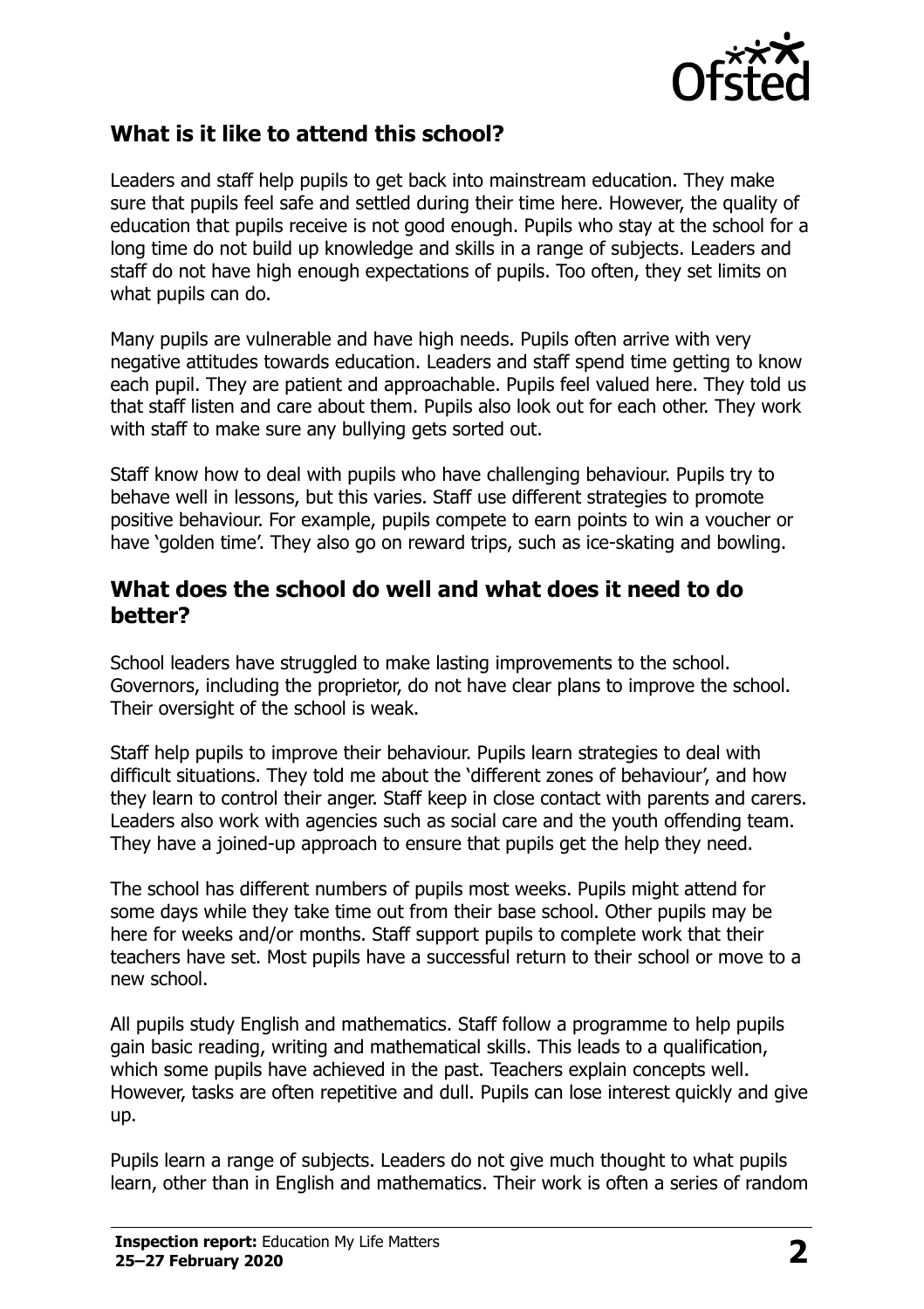

tasks. Teachers do not always use lesson time well. Pupils have limited experience in subjects such as science and physical education.

Pupils have opportunities to develop their computing skills. They do research work for projects on subjects that interest them, for example the history of women's football or important people from Black history. Pupils also have access to recording equipment and like creating their own music.

Pupils who are here on a long-term placement do not have a clear programme of study. Leaders create a daily timetable, but pupils do the same thing most days. Work is not tailored for each pupil. As a result, pupils do not always have tasks that are suitable for their age and ability. This includes pupils with special educational needs and/or disabilities (SEND).

For many pupils, their school attendance has been poor or non-existent. Staff gradually re-engage pupils and their attendance improves. Punctuality is an ongoing issue for some pupils.

Many pupils have low self-esteem. Staff try to build their confidence through activities such as art therapy. They explore any personal issues through one-to one sessions. Pupils learn to work together. They have team games and group discussions on topical and moral issues.

## **Safeguarding**

The arrangements for safeguarding are effective.

School leaders and staff take their responsibilities seriously. They understand pupils' challenging circumstances and the risks many of them face outside of the school. Staff search pupils each morning and take in mobile phones. Pupils comply because they know that staff have their best interests at heart.

Staff have regular safeguarding training and updates. They are vigilant about any changes in pupils' behaviour and follow up any concerns swiftly. Pupils learn about staying safe and how to look after their mental health. Visitors to the school teach pupils about specific risks, such as gangs and county lines.

## **What does the school need to do to improve? (Information for the school and proprietor)**

■ The proprietor and governors do not hold school leaders sufficiently to account. Governors lack urgency in developing the school further. They are unclear about the school's effectiveness and what needs to improve. There are unmet independent school standards. Governors should take immediate action to improve their skills and knowledge so that they can carry out their roles and responsibilities effectively.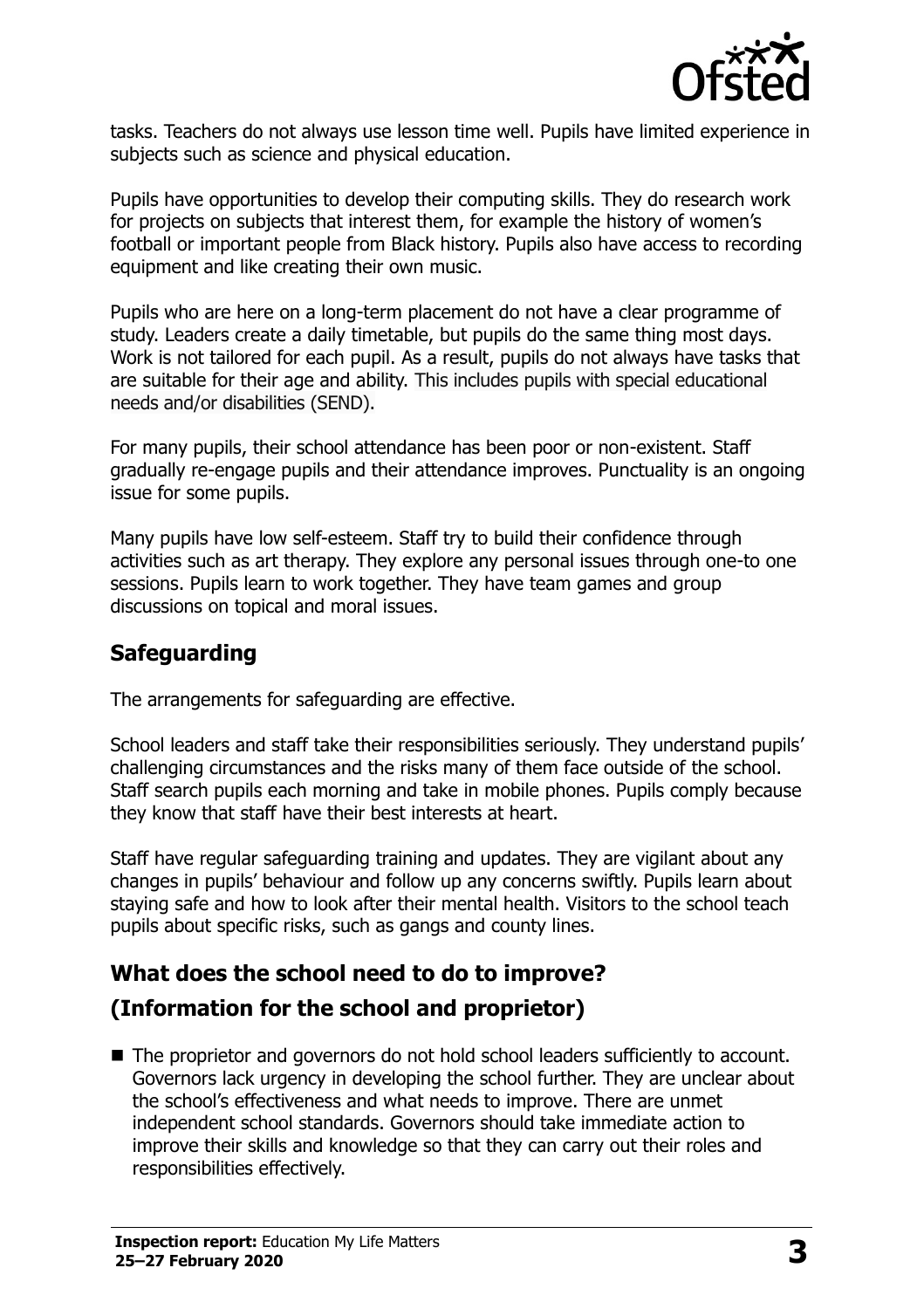

- The curriculum is not well thought out. Apart from English and mathematics, pupils learn subjects on an ad-hoc basis and planning is not carefully sequenced to build up pupils' knowledge. Pupils have limited experience of some subjects. Leaders need to ensure that the curriculum is well structured and consistently broad. Staff need training to help them deliver high-quality lessons in a range of subjects.
- Leaders do not have clear plans in place to ensure that pupils on long-term placements receive a good quality of education. They are not ambitious enough for these pupils. All pupils generally do the same tasks and activities. Leaders need to ensure that the curriculum meets the needs of all pupils, including those on a long-term placement.
- The school caters for the needs of pupils with SEND. Staff support the wideranging needs of pupils effectively. However, staff do not always have the knowledge and training to tailor the provision for pupils with specific and complex needs. Leaders need to ensure that staff receive high-quality training in this respect.

## **How can I feed back my views?**

You can use [Ofsted Parent View](http://parentview.ofsted.gov.uk/) to give Ofsted your opinion on your child's school, or to find out what other parents and carers think. We use Ofsted Parent View information when deciding which schools to inspect, when to inspect them and as part of their inspection.

The Department for Education has further quidance on how to complain about a school.

If you are the provider and you are not happy with the inspection or the report, you can [complain to Ofsted.](http://www.gov.uk/complain-ofsted-report)

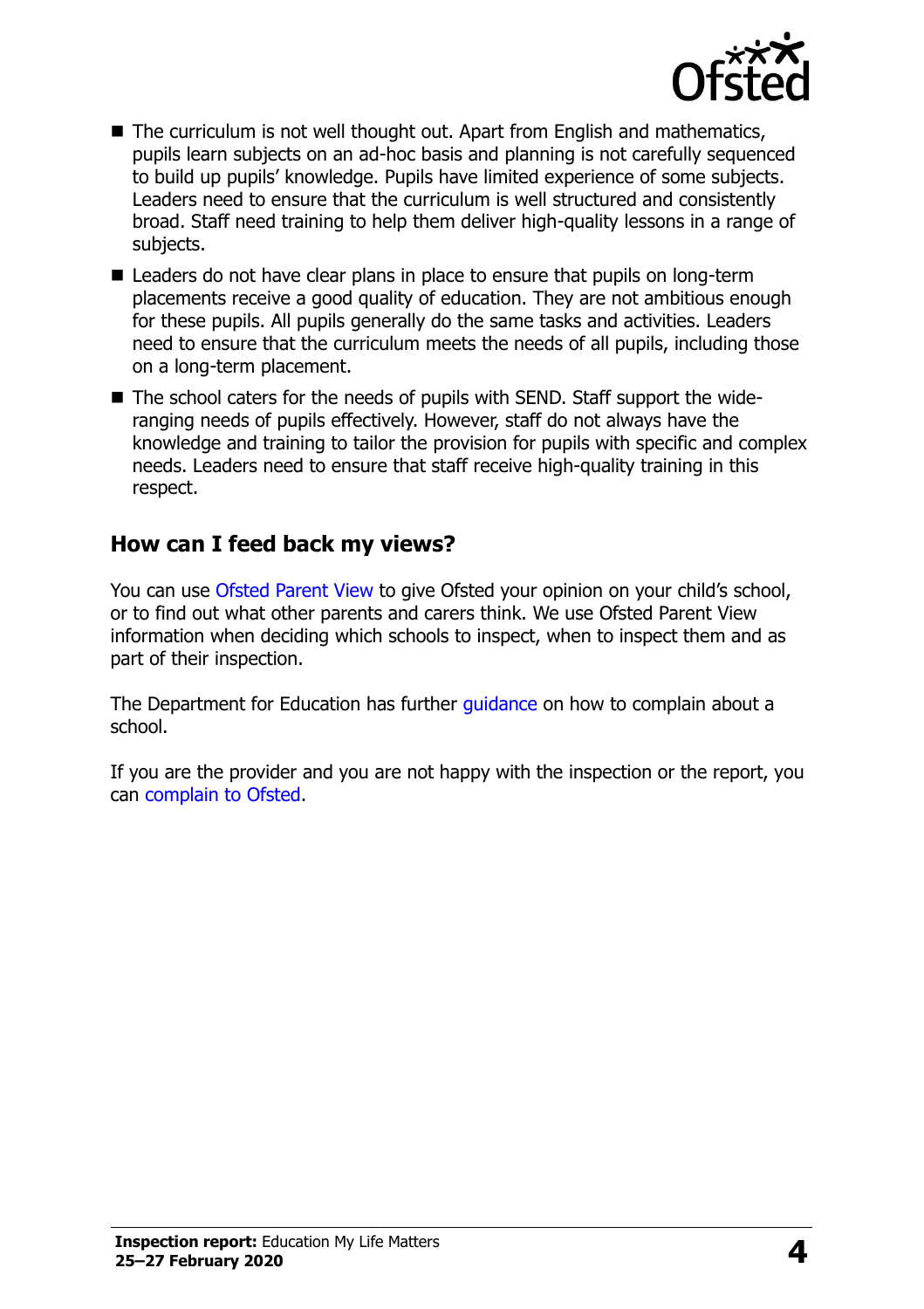

## **School details**

| Unique reference number             | 143933                   |
|-------------------------------------|--------------------------|
| <b>DfE registration number</b>      | 209/6003                 |
| <b>Local authority</b>              | Lewisham                 |
| <b>Inspection number</b>            | 10115226                 |
| <b>Type of school</b>               | Other Independent School |
| <b>School category</b>              | Independent school       |
| Age range of pupils                 | 11 to 16                 |
| <b>Gender of pupils</b>             | Mixed                    |
| Number of pupils on the school roll | 6                        |
| <b>Number of part-time pupils</b>   | $\overline{2}$           |
| <b>Proprietor</b>                   | <b>Ervin Hall</b>        |
| <b>Chair</b>                        | <b>Charmaine Waters</b>  |
| <b>Headteacher</b>                  | Sheila Taylor            |
| <b>Annual fees (day pupils)</b>     | £17,500                  |
| <b>Telephone number</b>             | 020 8698 9663            |
| <b>Website</b>                      | http://www.emlm.org.uk/  |
| <b>Email address</b>                | info@emlm.org.uk         |
| Date of previous inspection         | 20-22 March 2018         |

## **Information about this school**

- Education My Life Matters is an independent school in the London borough of Lewisham.
- The school provides full-time alternative provision for pupils who have been permanently excluded from mainstream schools or other providers. Pupils typically attend on a temporary basis. The school also offers a respite service to schools, providing short-term places for pupils with behavioural needs.
- $\blacksquare$  The school has registration for up to 20 pupils aged 11 to 16.
- The current headteacher took up her post in September 2019. She acts as an advisory headteacher and works part-time at the school. The Department for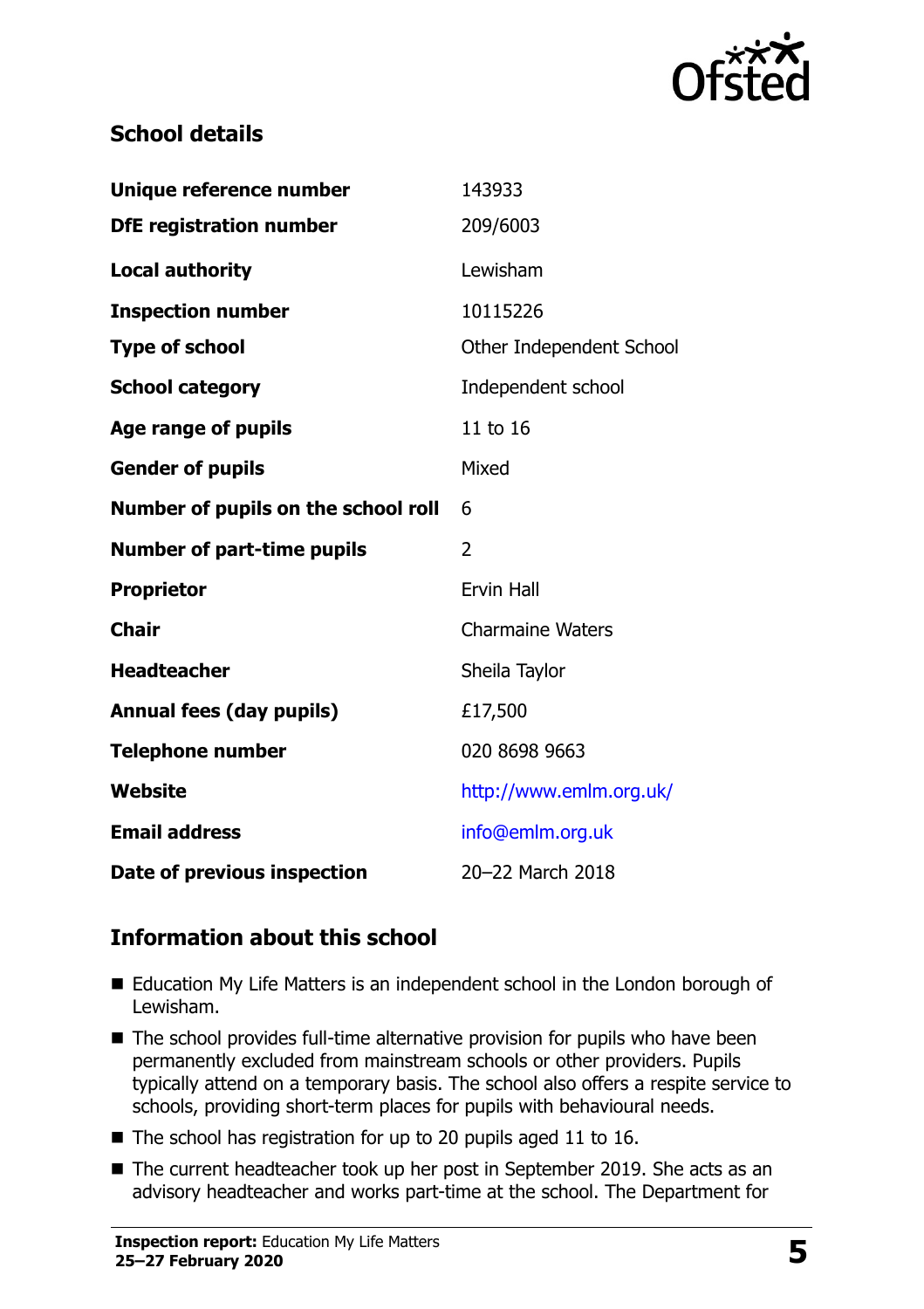

Education's online database 'Getting Information About Schools' does not reflect the name of the current headteacher.

- The school does not use alternative provision.
- The previous standard inspection took place in March 2018. Progress monitoring inspections took place on 28 November 2018, 25 April 2019 and 30 October 2019.

#### **Information about this inspection**

We carried out this inspection under section 109(1) and (2) of the Education and Skills Act 2008. The purpose of the inspection is to advise the Secretary of State for Education about the school's suitability for continued registration as an independent school.

The school has failed to meet the independent school standards. These are the requirements of the schedule to the Education (Independent School Standards) Regulations 2014.

- We held meetings with leaders, including the advisory headteacher and the strategic lead for the school. I met with the proprietor and held telephone discussions with two governors, including the chair of governors.
- We looked at English, mathematics, information and communication technology and personal, social, health and economic education in detail. We met with subject leaders, visited lessons, looked at pupils' work and spoke with teachers, support staff and pupils. All other subjects were also considered.
- We spoke with pupils during visits to lessons and at break and lunchtime.
- We held telephone discussions with staff from schools who have previously placed pupils at Education My Life Matters. I also spoke with a representative from the Lewisham special educational needs team.
- There were no responses to the online surveys for parents, pupils and staff.
- We looked at a range of documentation provided by school leaders and information on the school website. This included records related to safeguarding, attendance and behaviour.

#### **Inspection team**

Jude Wilson, lead inspector **Her Majesty's Inspector** 

David Davies **David Davies David Davies David Davies Ofsted Inspector**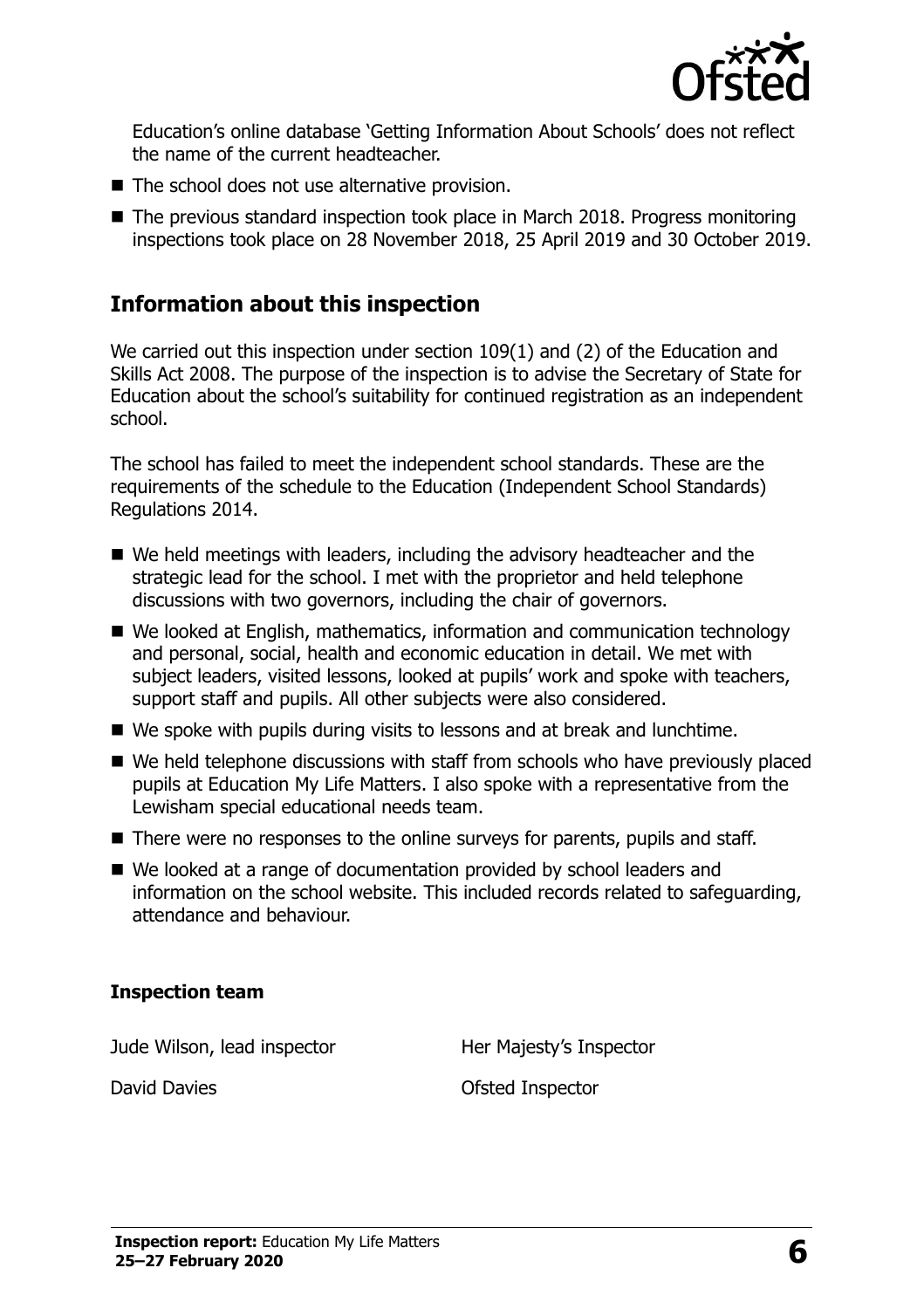

## **Annex. Compliance with regulatory requirements**

#### **The school failed to meet the following independent school standards**

#### **Part 1. Quality of education provided**

- 3 The standard in this paragraph is met if the proprietor ensures that the teaching at the school–
- 3(c) involves well planned lessons and effective teaching methods, activities and management of class time;
- 3(d) shows a good understanding of the aptitudes, needs and prior attainments of the pupils, and ensures that these are taken into account in the planning of lessons;
- 3(e) demonstrates good knowledge and understanding of the subject matter being taught;
- 3(g) demonstrates that a framework is in place to assess pupils' work regularly and thoroughly and use information from that assessment to plan teaching so that pupils can progress;

#### **Part 8. Quality of leadership in and management of schools**

- $\blacksquare$  34(1) The standard about the quality of leadership and management is met if the proprietor ensures that persons with leadership and management responsibilities at the school–
- 34(1)(a) demonstrate good skills and knowledge appropriate to their role so that the independent school standards are met consistently;
- 34(1)(b) fulfil their responsibilities effectively so that the independent school standards are met consistently;